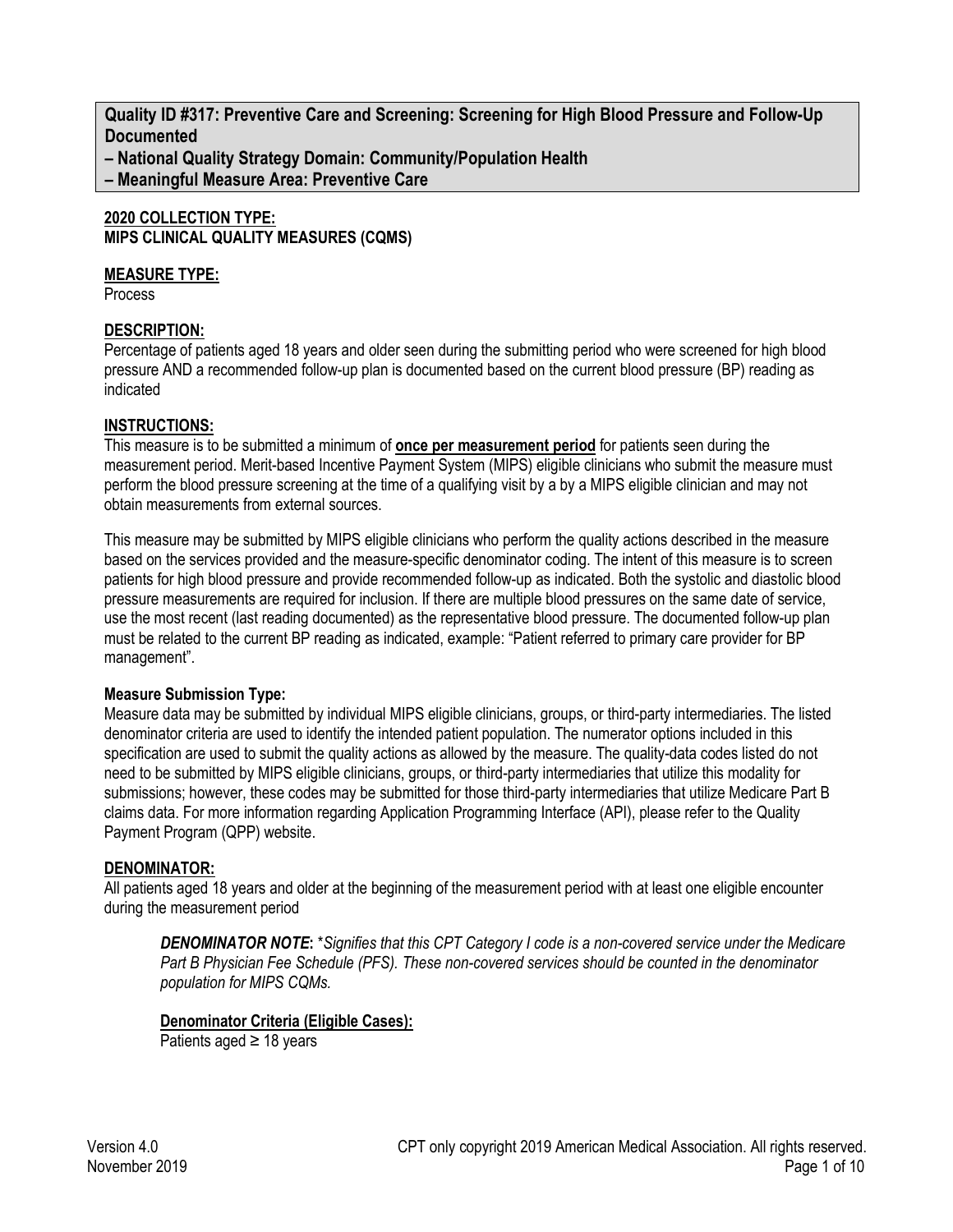# **AND**

**Patient encounter during the performance period (CPT or HCPCS):** 90791, 90792, 92002, 92004, 92012, 92014, 99201, 99202, 99203, 99204, 99205, 99212, 99213, 99214, 99281, 99282, 99283, 99284, 99285, 99215, 99236, 99304, 99305, 99306, 99307, 99308, 99309, 99310, 99315, 99316, 99318, 99324, 99325, 99326, 99327, 99328, 99334, 99335, 99336, 99337, 99339, 99340, 99341, 99342, 99343, 99344, 99345, 99347, 99348, 99349, 99350, 99385\*, 99386\*, 99387\*, 99395\*, 99396\*, 99397\*, D7111, D7140, D7210, D7220, D7230, D7240, D7241, D7250, D7251, G0101, G0402, G0438, G0439

#### **WITHOUT**

**Telehealth Modifier:** GQ, GT, 95, POS 02

## **AND NOT**

## **DENOMINATOR EXCLUSION:**

**Patient not eligible due to active diagnosis of hypertension:** G9744

## **NUMERATOR:**

Patients who were screened for high blood pressure AND have a recommended follow-up plan documented, as indicated, if the blood pressure is pre-hypertensive or hypertensive

## **Definitions:**

**Blood Pressure (BP) Classification** - BP is defined by four (4) BP reading classifications: Normal, Pre-Hypertensive, First Hypertensive, and Second Hypertensive Readings

**Recommended BP Follow-Up** - The Joint National Committee on the Prevention, Detection, Evaluation, and Treatment of High Blood Pressure (JNC 7) recommends BP screening intervals, lifestyle modifications and interventions based on the current BP reading as listed in the "Recommended Blood Pressure Follow- Up Interventions" listed below

**Recommended Lifestyle Modifications** - The JNC 7 report outlines lifestyle modifications which must include one or more of the following as indicated:

- Weight Reduction
- Dietary Approaches to Stop Hypertension (DASH) Eating Plan
- Dietary Sodium Restriction
- Increased Physical Activity
- Moderation in alcohol (ETOH) Consumption

**Second Hypertensive Reading** - Requires a BP reading of Systolic BP ≥ 140 mmHg OR Diastolic BP ≥ 90 mmHg during the current encounter AND a most recent BP reading within the last 12 months Systolic BP  $\geq$ 140 mmHg OR Diastolic BP  $\geq$  90 mmHg

**Second Hypertensive BP Reading Interventions -** The JNC 7 report outlines BP follow-up interventions for a second hypertensive BP reading and **must** include one or more of the following as indicated:

- Anti-Hypertensive Pharmacologic Therapy
- Laboratory Tests
- Electrocardiogram (ECG)

## **Recommended Blood Pressure Follow-up Interventions -**

- Normal BP: No follow-up required for Systolic BP <120 mmHg AND Diastolic BP < 80mmHg
- Pre-Hypertensive BP: Follow-up with rescreen every year with systolic BP of 120 139 mmHg OR diastolic BP of 80 – 89 mmHg AND recommended lifestyle modifications OR referral to Alternate/Primary Care Provider
- First Hypertensive BP Reading: Patients with one elevated reading of systolic BP >= 140 mmHg OR diastolic BP >= 90 mmHg:
	- Follow-up with rescreen > 1 day and < 4 weeks AND recommend lifestyle modifications OR referral to Alternative/Primary Care Provider
- Second Hypertensive BP Reading: Patients with second elevated reading of systolic BP >= 140 mmHg OR diastolic BP >= 90 mmHg:
	- Follow-up with Recommended lifestyle modifications AND one or more of the Second Hypertensive Reading Interventions OR referral to Alternative/Primary Care Provider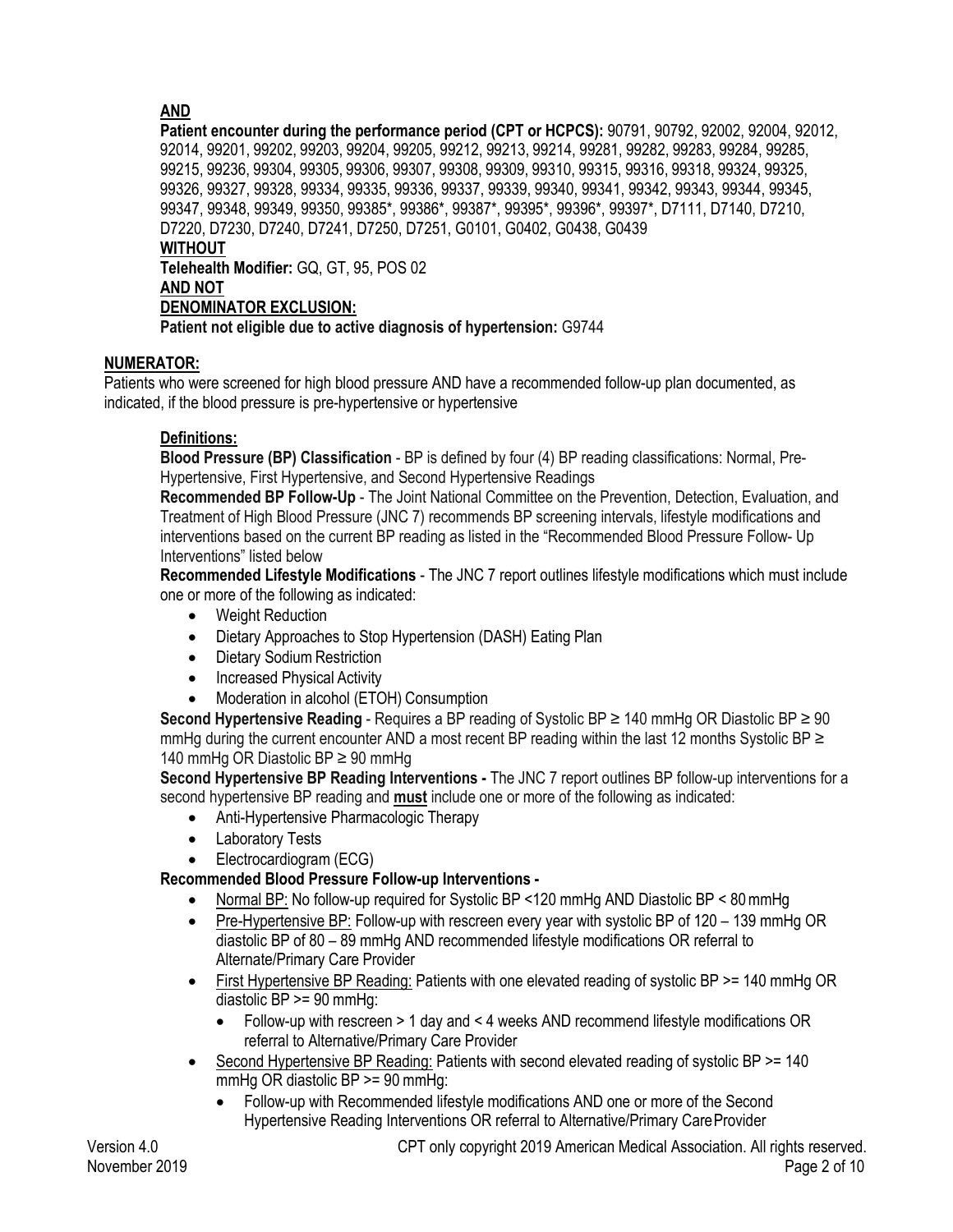#### **Recommended Blood Pressure Follow-Up Table**

|                                                | <b>BP Classification   Systolic BP mmHg  </b> | <b>Diastolic BP</b><br>mmHg   | <b>Recommended Follow-Up</b><br>(must include all indicated actions for each BP<br><b>Classification</b> )               |
|------------------------------------------------|-----------------------------------------------|-------------------------------|--------------------------------------------------------------------------------------------------------------------------|
| <b>Normal</b><br><b>BP Reading</b>             | $ $ < 120                                     | AND < 80                      | No Follow-Up required                                                                                                    |
|                                                |                                               |                               | Rescreen BP within a minimum of 1 year <b>AND</b><br>Recommend Lifestyle Modifications                                   |
| <b>Pre-Hypertensive</b><br><b>BP Reading</b>   | $≥ 120$ AND ≤ 139                             | 0R<br>$\geq 80$ AND $\leq 89$ | <u>OR</u>                                                                                                                |
|                                                |                                               |                               | Referral to Alternative/Primary Care Provider                                                                            |
|                                                |                                               |                               | Rescreen BP within a minimum of $> 1$ day and $< 4$<br>weeks <b>AND</b> Recommend Lifestyle Modifications                |
|                                                |                                               |                               | $OR$                                                                                                                     |
| <b>First Hypertensive</b><br><b>BP Reading</b> | ≥ 140                                         | OR $\geq 90$                  | Referral to Alternative/Primary Care Provider                                                                            |
|                                                |                                               |                               | Recommend Lifestyle Modifications AND 1 or<br>more of the Second Hypertensive Reading<br>Interventions (see definitions) |
| <b>Second</b><br><b>Hypertensive BP</b>        | $\geq 140$                                    | OR $\geq 90$                  | <u>OR</u>                                                                                                                |
| Reading                                        |                                               |                               | Referral to Alternative/Primary Care Provider                                                                            |

**Not Eligible for High Blood Pressure Screening (Denominator Exclusion) -** 

• Patient has an active diagnosis of hypertension starts prior to the current encounter **Patients with a Documented Reason for not Screening or Follow-Up Plan for High Blood Pressure (Denominator Exception) –** 

**NOTE: This denominator exception should be evaluated during the most recent encounter in the measurement period with a documented blood pressure.**

- Patient refuses to participate (either BP measurement or follow-up)
- Patient is in an urgent or emergent situation where time is of the essence and to delay treatment would jeopardize the patient's health status. This may include but is not limited to severely elevated BP when immediate medical treatment is indicated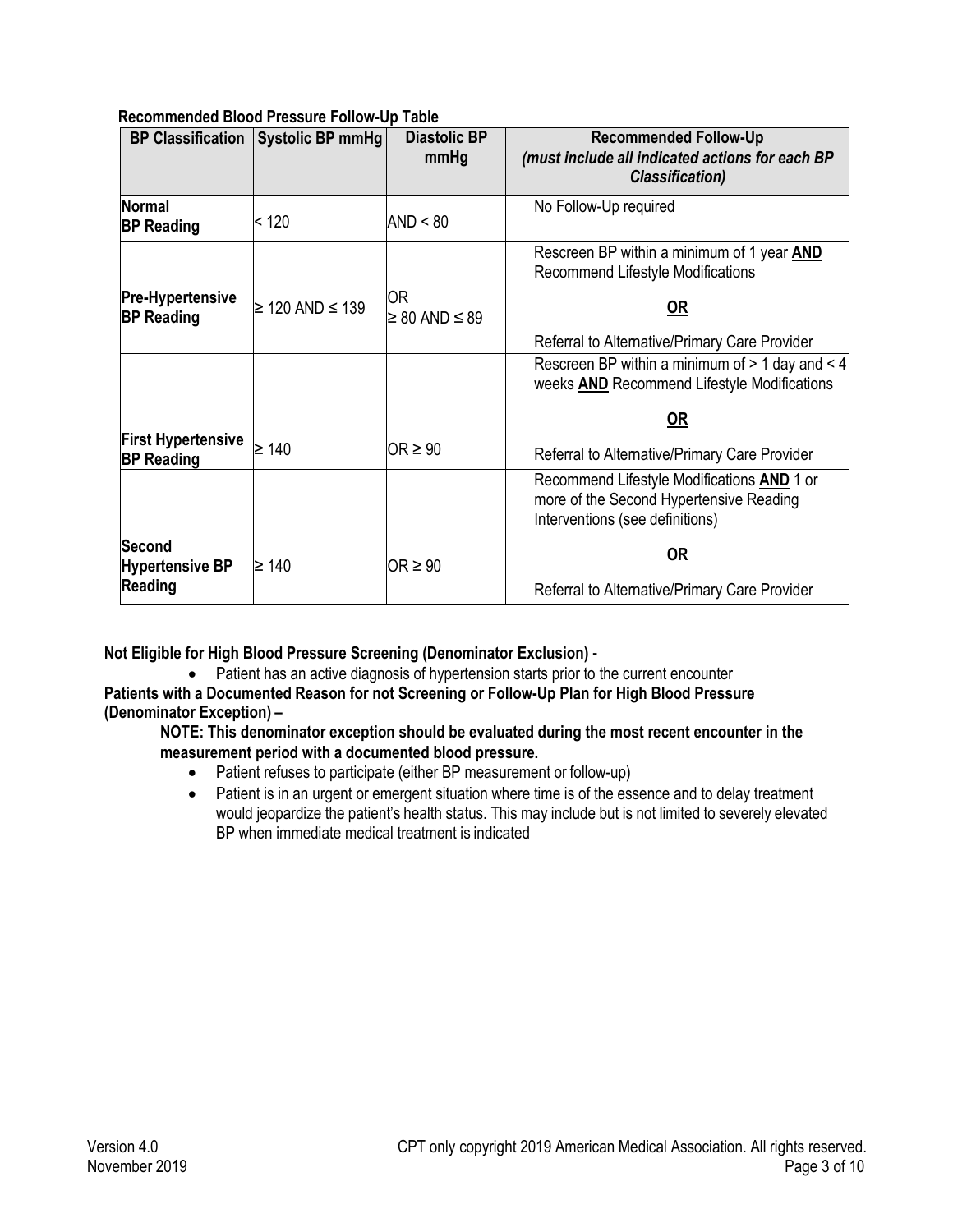*NUMERATOR NOTE: Although the recommended screening interval for a normal BP reading is every 2 years, to meet the intent of this measure, BP screening and follow-up must be performed once per performance period. For patients with Normal blood pressure, a follow-up plan is not required (G8783). If the blood pressure is pre-hypertensive (SBP > 120 and <139 OR DBP >80 and <89) at a Primary Care Provider (PCP)* encounter follow up as directed by the PCP would meet the intent of the measure **(G8950).** 

| <b>Numerator Options:</b><br><b>Performance Met:</b> | Normal blood pressure reading documented, follow-up not                                                                                |
|------------------------------------------------------|----------------------------------------------------------------------------------------------------------------------------------------|
|                                                      | required (G8783)                                                                                                                       |
| OR                                                   |                                                                                                                                        |
| <b>Performance Met:</b>                              | Pre-Hypertensive or Hypertensive blood pressure reading<br>documented, AND the indicated follow-up is documented<br>(G8950)            |
| <b>Denominator Exception:</b>                        | Documented reason for not screening or recommending a<br>follow-up for high blood pressure (G9745)                                     |
| <b>Performance Not Met:</b>                          | Blood pressure reading not documented, reason not given<br>(G8785)                                                                     |
| 0R                                                   |                                                                                                                                        |
| <b>Performance Not Met:</b>                          | Pre-Hypertensive or Hypertensive blood pressure reading<br>documented, indicated follow-up not documented, reason<br>not given (G8952) |

## **RATIONALE:**

**OR**

**OR**

Hypertension is a prevalent condition that affects approximately 66.9 million people in the United States. It is estimated that about 20-40% of the adult population has hypertension; the majority of people over age 65 have a hypertension diagnosis (Appleton SL, et. al., 2012 and Luehr D, et. al., 2012). Winter (2013) noted that 1 in 3 American adults have hypertension and the lifetime risk of developing hypertension is 90% (Winter KH, et. al., 2013). The African American population or non-Hispanic Blacks, the elderly, diabetics and those with chronic kidney disease are at increased risk of stroke, myocardial infarction and renal disease. Non-Hispanic Blacks have the highest prevalence at 38.6% (Winter KH, et. al., 2013). Hypertension is a major risk factor for ischemic heart disease, left ventricular hypertrophy, renal failure, stroke and dementia (Luehr D, et. al., 2012).

Hypertension is the most common reason for adult office visits other than pregnancy. Garrison (2013) stated that in 2007, 42 million ambulatory visits were attributed to hypertension (Garrison GM and Oberhelman S, 2013). It also has the highest utilization of prescription drugs. Numerous resources and treatment options are available, yet only about 40- 50% of the hypertensive patients have their blood pressure under control (<140/90) (Appleton SL, et. al., 2012, Luehr D, et. al., 2012). In addition to medication non-compliance, poor outcomes are also attributed to poor adherence to lifestyle changes such as a low-sodium diet, weight loss, increased exercise and limiting alcohol intake. Many adults find it difficult to continue medications and lifestyle changes when they are asymptomatic. Symptoms of elevated blood pressure usually do not occur until secondary problems arise such as with vascular diseases (myocardial infarction, stroke, heart failure and renal insufficiency) (Luehr D, et. al., 2012).

Appropriate follow-up after blood pressure measurement is a pivotal component in preventing the progression of hypertension and the development of heart disease. Detection of marginally or fully elevated blood pressure by a specialty clinician warrants referral to a provider familiar with the management of hypertension and prehypertension. The 2010 ACCF/AHA Guideline for the Assessment of Cardiovascular Risk in Asymptomatic Adults continues to support using a global risk score such as the Framingham Risk Score, to assess risk of coronary heart disease (CHD) in all asymptomatic adults (Greenland P, et. al., 2010). Lifestyle modifications have demonstrated effectiveness in lowering blood pressure (JNC 7, 2003).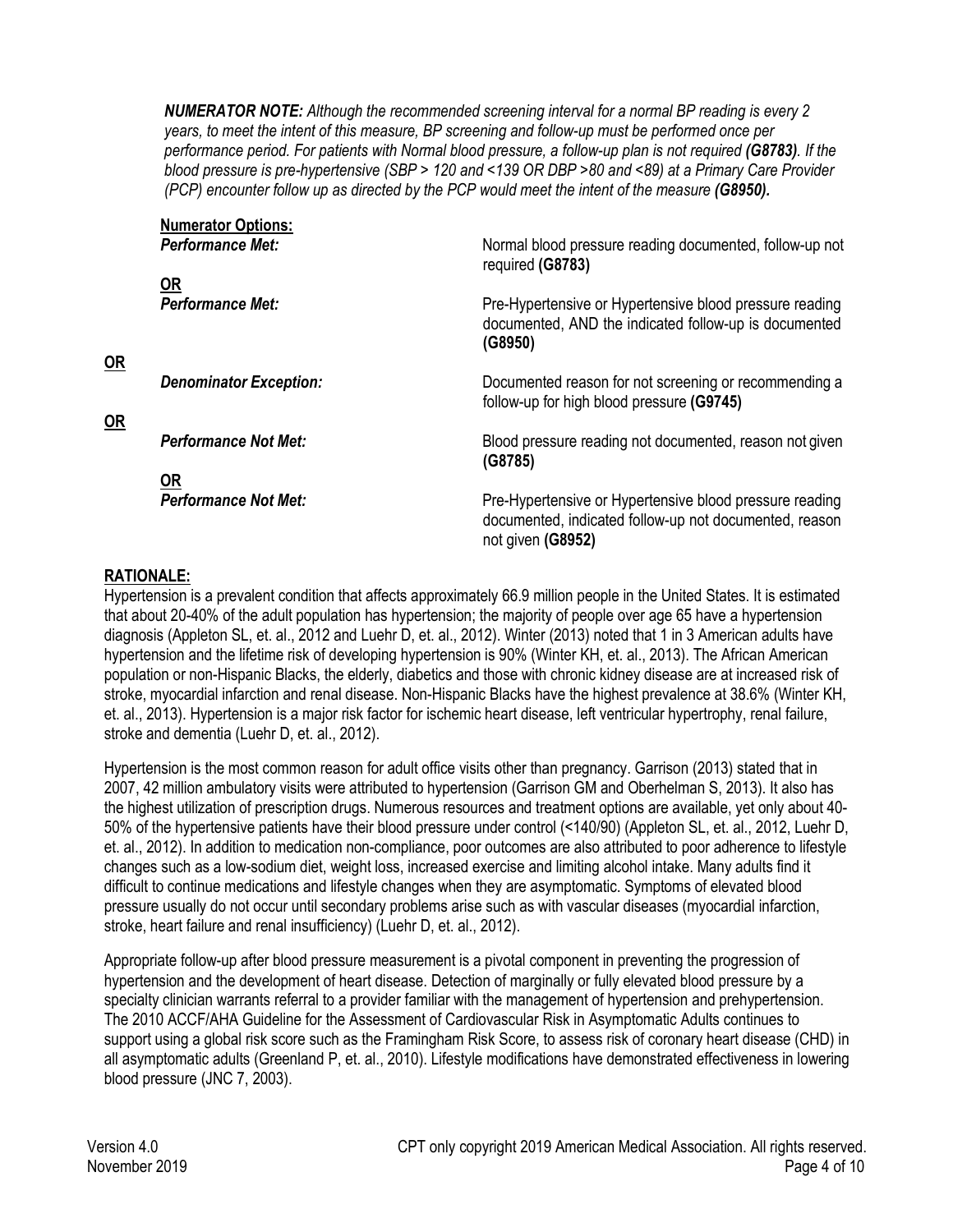The synergistic effect of several lifestyle modifications results in greater benefits than a single modification alone. Baseline diagnostic/laboratory testing establishes if a co-existing underlying condition is the etiology of hypertension and evaluates if end organ damage from hypertension has already occurred. Landmark trials such as ALLHAT have repeatedly proven the efficacy of pharmacologic therapy to control blood pressure and reduce the complications of hypertension. Follow-up intervals based on blood pressure control have been established by the JNC 7 and the USPSTF.

# **CLINICAL RECOMMENDATION STATEMENTS:**

The U.S. Preventive Services Task Force (USPSTF) recommends screening for high blood pressure in adults age 18 years and older. This is a grade A recommendation.

## **COPYRIGHT:**

These measures were developed by Quality Insights, Inc. as a special project under the Quality Insights' Medicare Quality Improvement Organization (QIO) contract HHSM-500-2005-PA001C with the Centers for Medicare & Medicaid Services. These measures are in the public domain.

Limited proprietary coding is contained in the measure specifications for convenience. Users of the proprietary code sets should obtain all necessary licenses from the owners of these code sets. Quality Insights, Inc. disclaims all liability for use or accuracy of any Current Procedural Terminology (CPT [R]) or other coding contained in the specifications. CPT® contained in the Measure specifications is copyright 2007- 2019 American Medical Association. All Rights Reserved. These performance measures are not clinical guidelines and do not establish a standard of medical care, and have not been tested for all potential applications.

# **THE MEASURES AND SPECIFICATIONS ARE PROVIDED "AS IS" WITHOUT WARRANTY OF ANY KIND**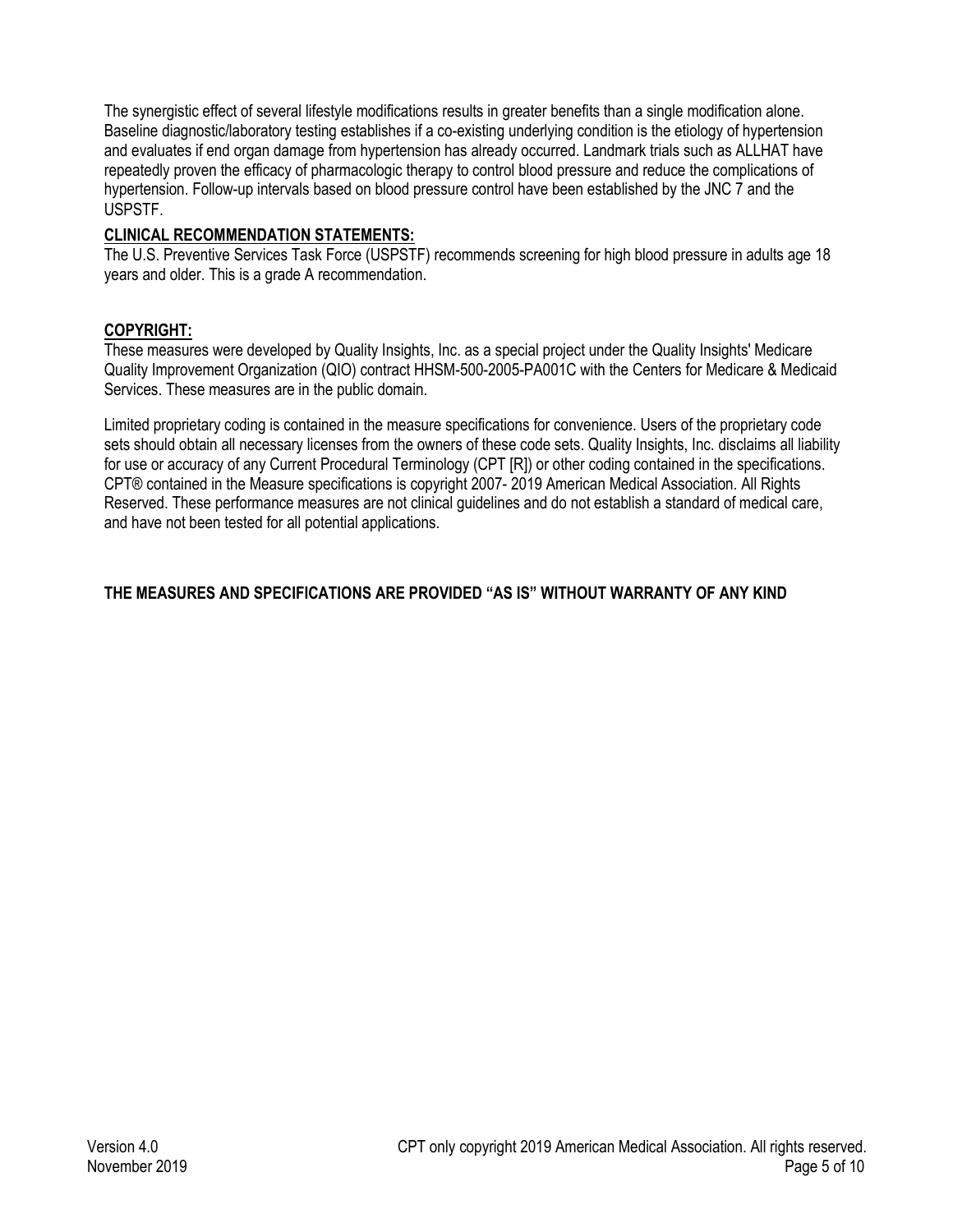#### 2020 Clinical Quality Measure Flow #317:

#### Preventive Care and Screening: Screening for High Blood Pressure and Follow-Up Documented

Disclaimer: Refer to the measure specification for specific coding and instructions to submit this measure.

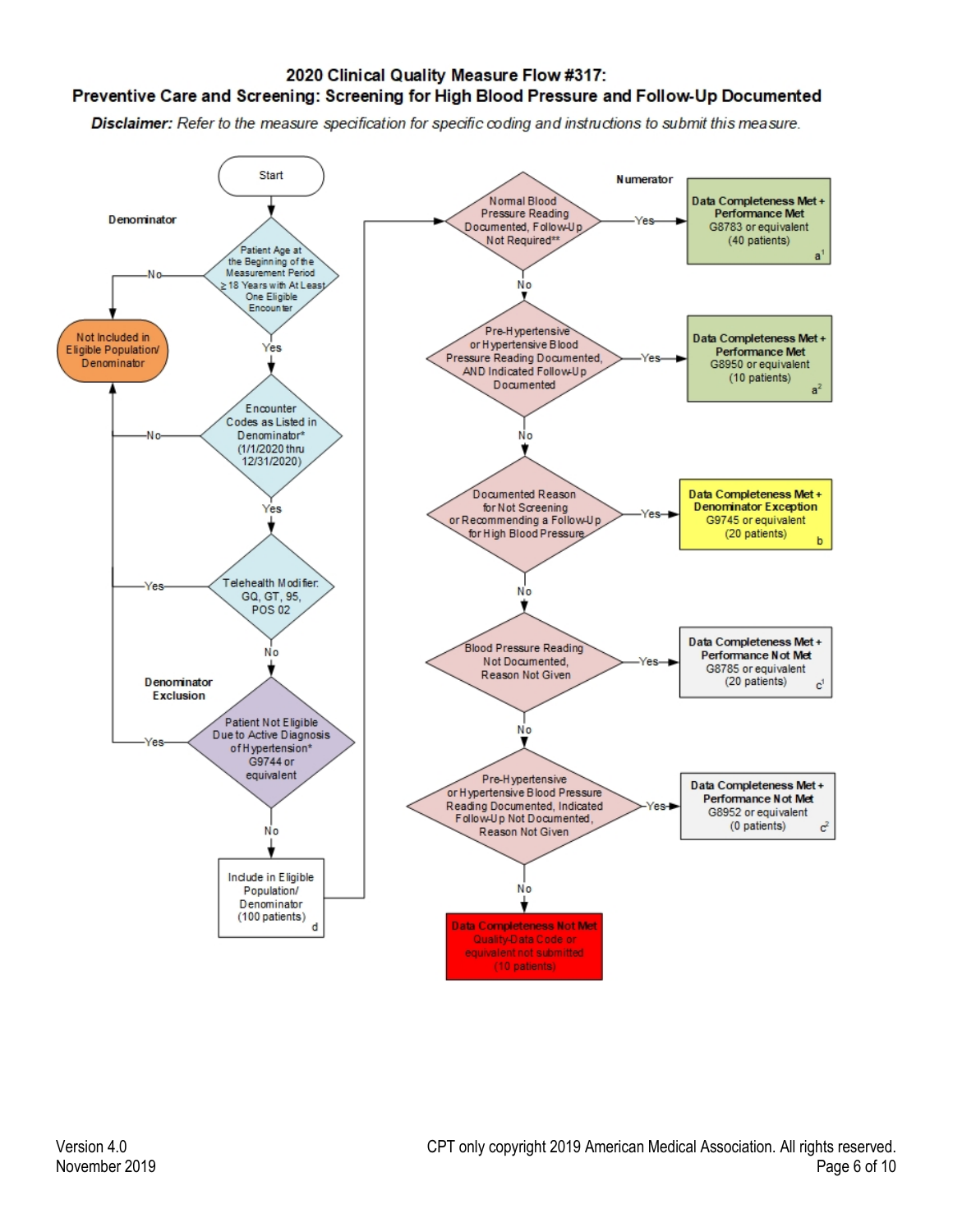| SAMPLE CALCULATIONS:                                                                                                                                                                                                                                                                                                                                                                                                                                                                                     |
|----------------------------------------------------------------------------------------------------------------------------------------------------------------------------------------------------------------------------------------------------------------------------------------------------------------------------------------------------------------------------------------------------------------------------------------------------------------------------------------------------------|
| Data Completeness=<br>Performance Met (a <sup>1</sup> +a <sup>2</sup> =50 patients) + Denominator Exception (b=20 patients) + Performance Not Met (c <sup>1</sup> +c <sup>2</sup> =20 patients)<br>$= 90$ patients $= 90\%$<br>Eligible Population / Denominator (d=100 patients)<br>$= 100$ patients<br>Performance Rate=<br>Performance Met $(a1+a2=50$ patients)<br>$= 50$ patients $= 71.43\%$<br>Data Completeness Numerator (90 patients) - Denominator Exception (b=20 patients) =<br>70 patients |
| . See the posted measure specification for specific coding and instructions to submit this measure *<br>** See the posted measure specification for recommended specific blood pressure screening intervals, as well as definitions for exclusion criteria for                                                                                                                                                                                                                                           |

this measure. NOTE: Submission Frequency: Patient-Process

CPT only copyright 2019 American Medical Association. All rights reserved.<br>The measure diagrams were developed by CMS as a supplemental resource to be used<br>in conjunction with the measure specifications. They should not be

y4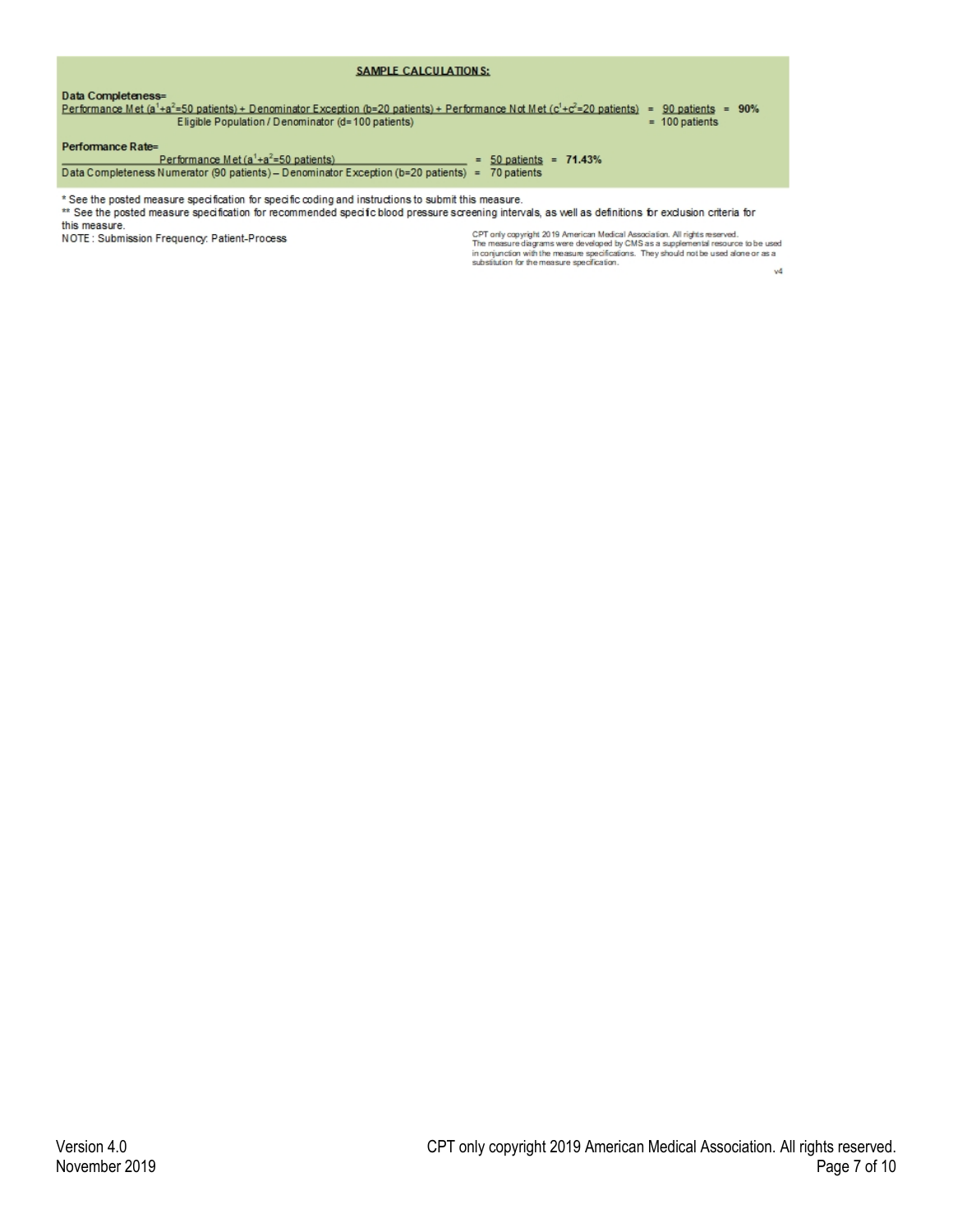# **2020 Clinical Quality Measure Flow Narrative For Quality ID #317:**

# **Preventive Care and Screening: Screening for High Blood Pressure and Follow-Up Documented**

*Disclaimer: Refer to the measure specification for specific coding and instructions to submit this measure.*

- 1. Start with Denominator
- 2. Check Patient Age:
	- a. If Patient Age is Greater Than or Equal to 18 Years at the Beginning of the Measurement Period with At Least One Eligible Encounter during the Measurement Period equals No, do not include in Eligible Population. Stop Processing.
	- b. If Patient Age is Greater Than or Equal to 18 Years at the Beginning of the Measurement Period with At Least One Eligible Encounter during the Measurement Period equals Yes, proceed to check Encounter Performed.
- 3. Check Encounter Performed:
	- a. If Encounter as Listed in the Denominator equals No, do not include in Eligible Population. Stop Processing.
	- b. If Encounter as Listed in the Denominator equals Yes, proceed to check Telehealth Modifier.
- 4. Check Telehealth Modifier:
	- a. If Telehealth Modifier as listed in the Denominator equals No, proceed to check Patient Not Eligible Due to Active Diagnosis of Hypertension.
	- b. If Telehealth Modifier as listed in the Denominator equals Yes, do not include in Eligible Population. Stop Processing.
- 5. Check Patient Not Eligible Due to Active Diagnosis of Hypertension:
	- a. If Patient Not Eligible Due to Active Diagnosis of Hypertension equals No, include in EligiblePopulation.
	- b. If Patient Not Eligible Due to Active Diagnosis of Hypertension equals Yes, do not include in Eligible Population. Stop Processing.
- 6. Denominator Population:
	- a. Denominator Population is all Eligible Patients in the Denominator. Denominator is represented as Denominator in the Sample Calculation listed at the end of this document. Letter d equals 100 patients in the Sample Calculation.
- 7. Start Numerator
- 8. Check Normal Blood Pressure Reading Documented, Follow-Up Not Required\*\*:
	- a. If Normal Blood Pressure Reading Documented, Follow-Up Not Required\*\* equals Yes, include in Data Completeness Met and Performance Met.
	- b. Data Completeness Met and Performance Met letter is represented as Data Completeness and Performance Rate in the Sample Calculation listed at the end of this document. Letter a<sup>1</sup> equals 40 patients in the Sample Calculation.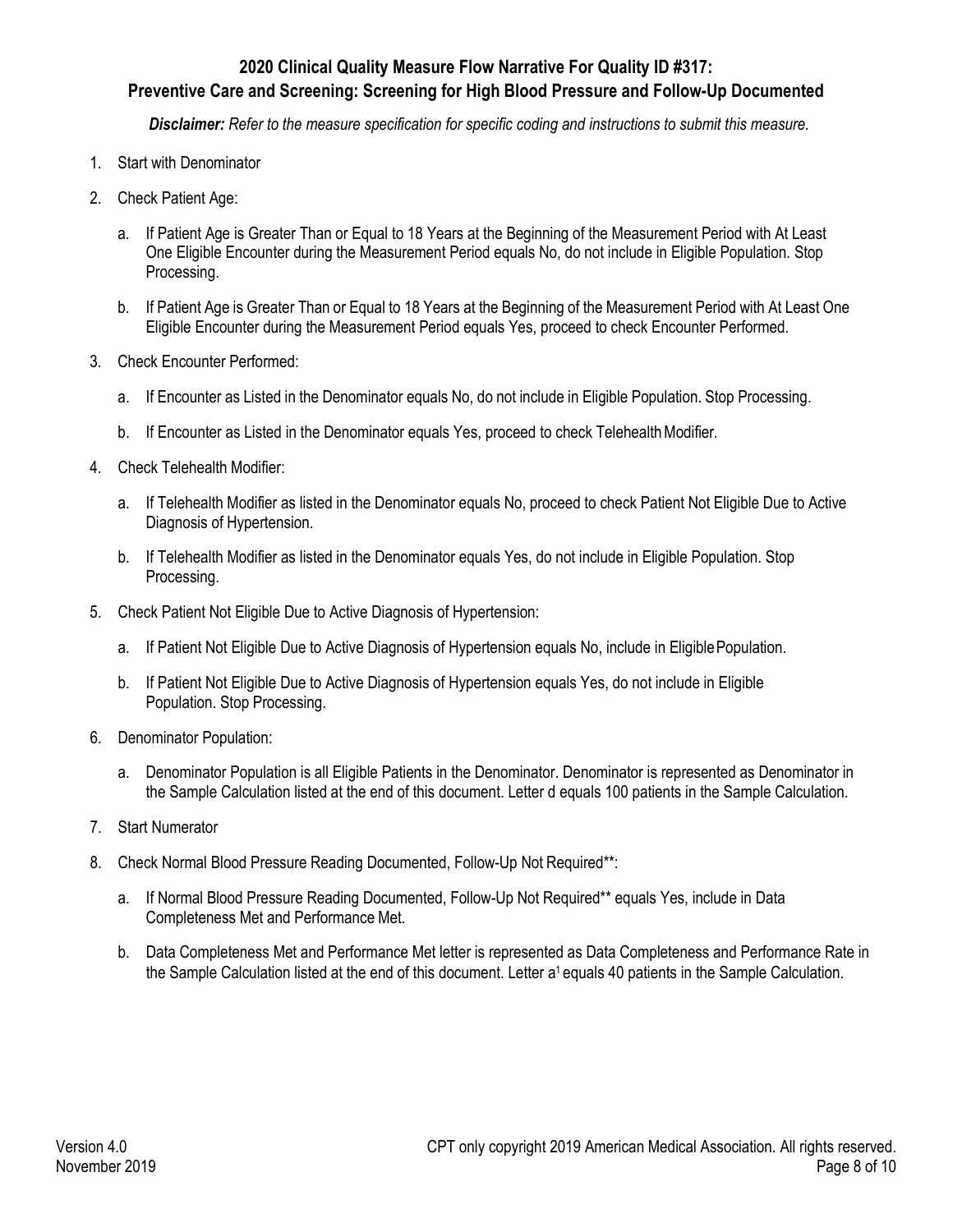- c. If Normal Blood Pressure Reading Documented, Follow-Up Not Required\*\* equals No, proceed to check Pre- Hypertensive or Hypertensive Blood Pressure Reading Documented, AND Indicated Follow-Up Documented.
- 9. Check Pre-Hypertensive or Hypertensive Blood Pressure Reading Documented, AND Indicated Follow-Up Documented:
	- a. If Pre-Hypertensive or Hypertensive Blood Pressure Reading Documented, AND Indicated Follow-Up Documented equals Yes, include in Data Completeness Met and Performance Met.
	- b. Data Completeness Met and Performance Met letter is represented as Data Completeness and Performance Rate in the Sample Calculation listed at the end of this document. Letter a<sup>2</sup> equals 10 patients in the Sample Calculation.
	- c. If Pre-Hypertensive or Hypertensive Blood Pressure Reading Documented, AND Indicated Follow-Up Documented equals No, proceed to check Documented Reason for Not Screening or Recommending a Follow-Up for High Blood Pressure.
- 10. Check Documented Reason for Not Screening or Recommending a Follow-Up for High Blood Pressure:
	- a. If Documented Reason for Not Screening or Recommending a Follow-Up for High Blood Pressure equals Yes, include in Data Completeness Met and Denominator Exception.
	- b. Data Completeness Met and Denominator Exception is represented as Data Completeness and Performance Rate in the Sample Calculation listed at the end of this document. Letter b equals 20 patients in the Sample Calculation.
	- c. If Documented Reason for Not Screening or Recommending a Follow-Up for High Blood Pressure equals No, proceed to check Blood Pressure Reading Not Documented, Reason Not Given.
- 11. Check Blood Pressure Reading Not Documented, Reason Not Given:
	- a. If Blood Pressure Reading Not Documented, Reason Not Given equals Yes, include in Data Completeness Met and Performance Not Met.
	- b. Data Completeness Met and Performance Not Met is represented as Data Completeness in the Sample Calculation listed at the end of this document. Letter c<sup>1</sup> equals 20 patients in the Sample Calculation.
	- c. If Blood Pressure Reading Not Documented, Reason Not Given equals No, proceed to check Pre-Hypertensive or Hypertensive Blood Pressure Reading Documented, Indicated Follow-Up Not Documented, Reason Not Given.
- 12. Check Pre-Hypertensive or Hypertensive Blood Pressure Reading Documented, Indicated Follow-Up Not Documented, Reason Not Given:
	- a. If Pre-Hypertensive or Hypertensive Blood Pressure Reading Documented, Indicated Follow-Up Not Documented, Reason Not Given equals Yes, include in Data Completeness Met and Performance Not Met.
	- b. Data Completeness Met and Performance Not Met is represented as Data Completeness in the Sample Calculation listed at the end of this document. Letter c<sup>2</sup> equals 0 patients in the Sample Calculation.
	- c. If Pre-Hypertensive or Hypertensive Blood Pressure Reading Documented, Indicated Follow-Up Not Documented, Reason Not Given equals No, proceed to check Data Completeness Not Met.
- 13. Check Data Completeness Not Met: